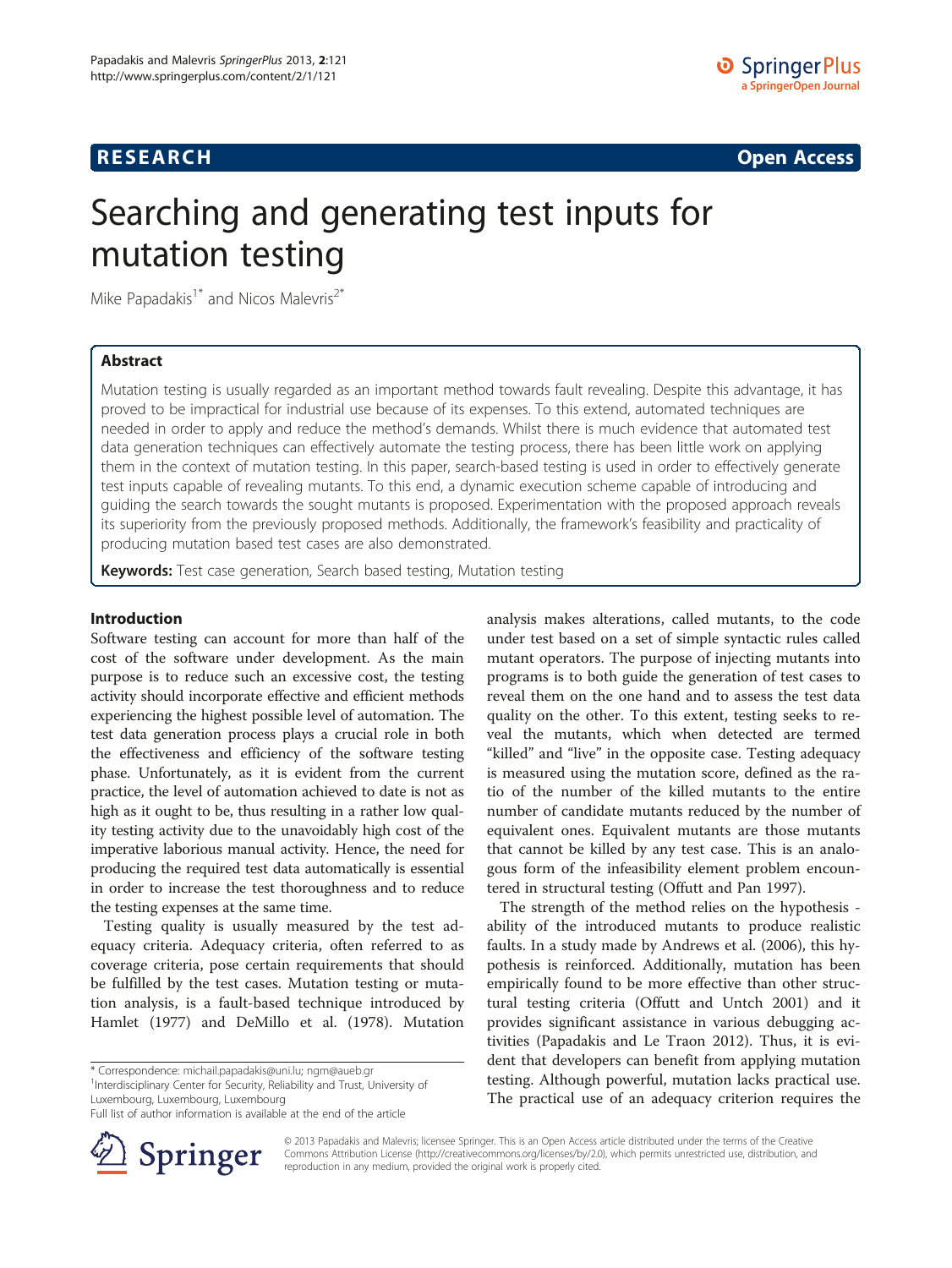automated generation of test cases according to its requirements. This can prove to be a very laborious task (Offutt and Untch [2001](#page-11-0)) while, little has been done into automating effectively the mutation-based test production. Additionally, little has also been done into automating effectively the production of the sought mutation based test cases. This constitutes the main issue of the present research.

Automating mutation testing requires the production of the candidate mutant programs and their execution with the candidate test cases. This can be efficiently automated with the mutant schemata approach (Untch et al. [1993](#page-11-0)), (Papadakis et al. [2010\)](#page-11-0), (Ma et al. [2005](#page-10-0)) which embeds all the candidate mutants into one schematic meta-program and thus, all tests are executed against this schematic program. Test execution poses an additional barrier to mutation analysis as it requires test cases to be executed against all live mutants. To effectively reduce the execution time required for mutation, alternative methods called weak or firm mutation (Jia and Harman [2010](#page-10-0)), (Howden [1982](#page-10-0)), (Offutt and Untch [2001](#page-11-0)) have been proposed. According to these methods the program execution may stop after the mutated or a succeeding program expression. Evaluation of the mutant can be performed by checking the program state at the stopping execution statement. Thus, remarkable execution savings can be achieved. Additionally, by utilizing weak mutation and mutant schemata techniques all the weakly killable mutants can be recorded with only one execution run (Papadakis et al. [2010](#page-11-0)), (Papadakis and Malevris [2011\)](#page-11-0). The framework proposed in this paper takes advantage of this fact and executes only the weakly killed mutants in order to determine the strongly killed ones. Thus, the mutant execution cost is kept to a low level.

The practical use of an adequacy criterion requires the automated generation of test cases according to its requirements. This can be a very laborious task (Offutt and Untch [2001](#page-11-0)) for any selected criterion including mutation. Recently, search based optimization techniques and tools have succeeded in automating the test case generation activity effectively i.e. (Harman and McMinn [2007\)](#page-10-0) and (Lakhotia et al. [2010\)](#page-10-0). This paper introduces an automated framework that produces test cases based on strong mutation testing. In the proposed framework, the mutants are automatically generated based on a novel version of the mutant schemata technique (Untch et al. [1993](#page-11-0)) for performing both mutation and search based testing. The use of mutant schemata for mutation test data generation purposes has also been investigated by (Papadakis and Malevris [2011](#page-11-0)), (Papadakis et al. [2010](#page-11-0)) in the context of weak mutation, utilizing existing structural testing tools, and in the context of strong mutation using dynamic symbolic execution (Papadakis and Malevris [2010a](#page-11-0)). Here the proposed approach incorporates a hill climbing algorithm

known as the alternating variable method (AVM) proposed by Korel [\(1990](#page-10-0)) for searching and producing the sought test cases for strong mutation. The choice of the AVM method was due to its simplicity and the high expected effectiveness in the context of structural testing (Harman and McMinn [2007](#page-10-0)) and (Lakhotia et al. [2010](#page-10-0)).

The origins of the present approach are due to the utilized dynamic fitness scheme. Thus, it becomes possible to effectively direct the search process towards reaching, infecting and impacting the targeted mutants. A performed case study suggests that it can be more effective than random testing and a previously proposed approach (Ayari et al. [2007\)](#page-10-0).

The contribution of the present work can be summarized into the following points:

- A novel scheme able to perform both mutation and search based testing.
- A novel fitness function for strongly killing mutants.
- A novel dynamically adjusted fitness scheme able to improve the effectiveness of search based approaches.

The rest of this paper is organized as follows: Section 2 presents the proposed system by detailing the proposed approach. In Section 3 presents and analyzes the obtained results from the application of the proposed approach. Sections 4 and 5 discuss the relevance and the benefits of the application of the proposed system with previously proposed systems and approaches. Finally in section 6 conclusions and future directions are given.

## Framework description

The proposed framework tries to effectively automate the production and evaluation of mutation based test data. The framework embeds all the candidate mutants into one schematic meta-program suitable for both executing mutants and recording the required test cases fitness calculations. Then it produces test cases according to the alternating variable method (Korel [1990\)](#page-10-0) guided by the schematic program. In the succeeding subsections details of the framework are given.

#### Generating mutants

Dynamic approaches are based on the information gained through dynamic program runtime execution. In the context of structural testing the programs under test host all the needed information in their structure and thus, it is straightforward to implement a monitoring mechanism for the data evolution purpose. In the context of mutation, there is a special need for unifying both the original's and the mutants' runtime information. The difficulties originate from the mutations' method nature, as the needed information is spanned across the original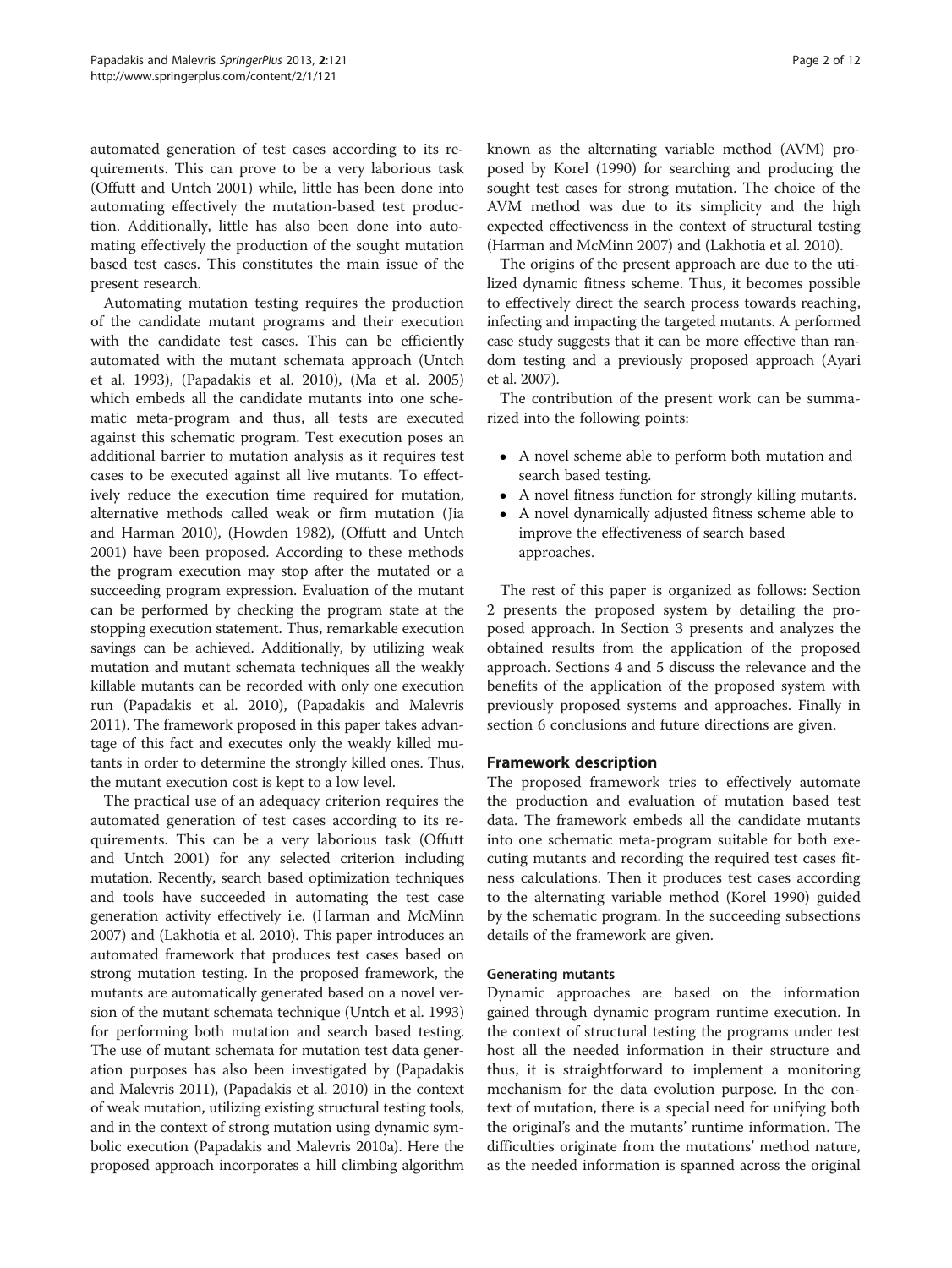and the various mutants versions (Papadakis et al. [2010](#page-11-0)), (Papadakis and Malevris [2009\)](#page-11-0) programs. To efficiently overcome this difficulty a special form of the mutant schemata technique was employed in order to unify all the mutation analysis requirements into a unique version suitable for the test evolution representation. This approach was initially introduced in (Papadakis et al. [2010](#page-11-0)) in the context of using existing test data generation tools for performing mutation. Here the technique has been extended in order to effectively guide the test data generation process. This is achieved by embedding a fitness guide and evaluation inside the schematic functions.

The Mutant Schemata Generation (MSG) (Untch et al. [1993](#page-11-0)) technique encodes into one meta-program all the introduced mutants. This is achieved by appropriately replacing each pair of operands participating in an operation with a call to a schematic function, with this pair of operands as parameters (e.g. a > b becomes RelationalGT (a, b)). Expanding the suggestions of the MSG approach, the evaluation of the mutants' execution and all the required fitness calculations are performed within the schematic function. This as it is shown in (Papadakis et al. [2010\)](#page-11-0) reflects the killing mutants problem to a path - branch coverage problem. By incorporating the mutant evaluation into the schematic function, the necessary conditions for killing each considered mutant are also embedded. These conditions, which take the following expression, are formed as decisions in the schematic function. These conditions are of the following form:

## Original expression  $\neq$  Mutated expression (1)

The above decision expression (1) consists of two possible outcomes (i.e. the original is either equal to the mutated or not). Thus, entailing the introduction of true (mutant is killed) and false (mutant is alive) cases. Measuring the closeness of making the above decision (1) true, results in an effective measure of the test case fitness according to the weak mutation testing criterion (Papadakis et al. [2010](#page-11-0)) and forms a part of the proposed fitness function (section 2.4). After the mutants' evaluation point, the program execution continues in order to evaluate the mutant's output and its propagation fitness, as it is required by strong mutation.

## Executing mutants with tests

The present approach takes advantage of the unified representation of all mutants and their killing conditions into one meta-program. Based on the use of the introduced schemata technique, mutant execution can be performed straightforwardly utilizing only one program. This is a direct consequence of the parameterized introduced mutants (Untch et al. [1993](#page-11-0)), (Papadakis and Malevris [2011\)](#page-11-0). Additionally, the fitness function calculations have also been embedded into the schematic classes. Thus, test execution requires only an initialization of the mutant schemata class at the beginning of the execution and an additional call to the calculation function at the end in order to produce all the required fitness calculations.

The proposed system employs the reflection mechanism of the Java language in order to execute the metaprogram with the produced test cases and extracts the fitness function calculations. As the proposed system performs a different search per live mutant, it executes all the live mutants only when a search has come to a success (kills the targeted mutant). This approach might be less effective than executing all mutants against all produced tests (fitness evaluations) but keeps mutation execution overheads at a low level. Additionally, for further savings it determines the strongly killed mutants by executing only those that have been previously weakly killed, as pointed out in the introduction section.

#### Search based testing

Search based testing (Harman and McMinn [2007](#page-10-0)), (Wegener et al. [2001](#page-11-0)) formulates the test case generation problem to a search problem and tries to tackle it using search based optimization techniques. The search process is guided by an appropriate fitness function which indicates how close the tests are in covering the aimed program elements. To achieve this, a separate search is performed according to each live mutant. To keep mutation execution overheads at a low level the framework executes all the live mutants only when a search has come to a success (kills the targeted mutant), as suggested in Fraser and Zeller ([2010](#page-10-0)).

The proposed framework uses the alternating variable method, proposed by Korel ([1990](#page-10-0)). This method forms a hill climbing algorithm which has been shown to be quite effective compared with other search algorithms in the context of structural testing (Harman and McMinn [2007](#page-10-0)). Hence, it forms an ideal choice as it is a quite simple to implement method and as expected, a quite powerful one. Here, it should be noted that mutation, in particular weak mutation, can be transformed to branch testing (Papadakis and Malevris [2011](#page-11-0)), (Papadakis et al. [2010](#page-11-0)) and since hill climbing performs similarly to its rivals, in the structural testing context (Harman and McMinn [2007](#page-10-0)), there is no reason why this should not hold for mutants too. Nevertheless, this is beyond the scope of the present paper and is left open for future research.

The method starts by randomly initializing the input program variable values. Then it selects repeatedly and adjusts one of those values by alternating it. This is performed until no further fitness improvement can be obtained i.e. no further alternations are fruitful. In this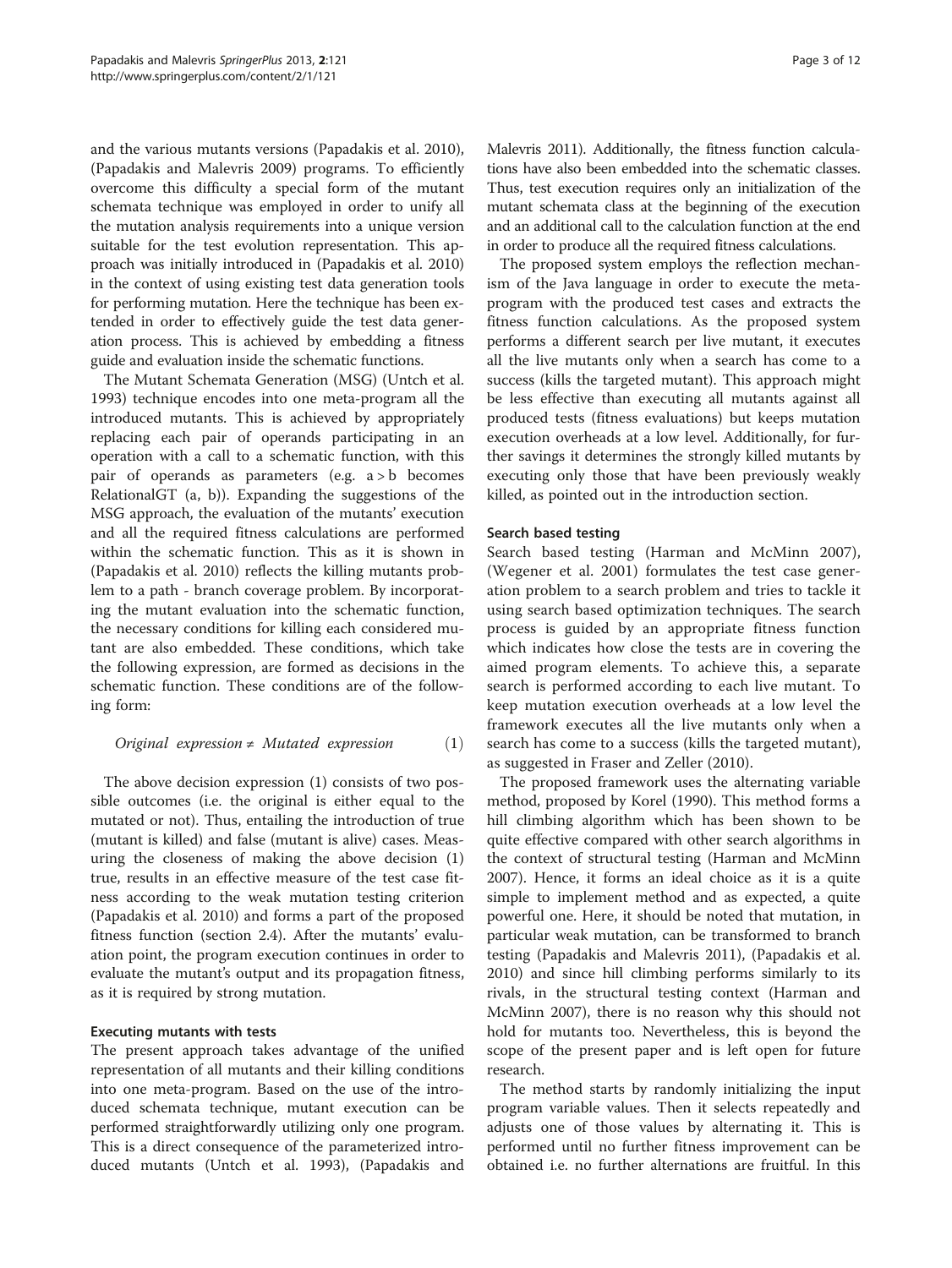case the method switches to the next input variable. The algorithm stops when no further fitness improvement can be recorded by selecting and alternating any of the input variables. Details of the method can be found in Korel [\(1990\)](#page-10-0).

#### Fitness function

Search based testing requires the employment of an appropriate fitness function in order to be effective. The present framework utilizes a fitness function composed of four parts. The first two are known as the approach level and the branch distance introduced by Wegener et al. ([2001\)](#page-11-0) in the context of structural testing. The third one is named mutation distance and the fourth one is named impact distance.

The approach level measures the closeness, of a candidate test case, for executing a target mutant statement. It is calculated by counting the number of the target mutant's control dependent nodes missed by the candidate input test. The branch distance quantifies the distance from flipping a branch i.e. making it from true to false or the opposite. It is computed using the runtime values of the branch expression of interest. The expression of interest is the topmost of the missed ones from the mutant control dependencies. This measure is calculated based on the expression formulas of Table 1 which was taken from the Awedikian et al. [\(2009\)](#page-10-0) study on MC/DC testing. Mutation distance as introduced in this paper reflects the branch distance measure on mutants. This approach is in line with the suggestions made by Bottaci [\(2001\)](#page-10-0) for the mutation testing fitness calculations. It should be noted that these three measures guide the search towards fulfilling the reachability and mutant necessity constraints proposed by Demillo and Offutt ([1991](#page-10-0)). Table [2](#page-4-0) presents the expression formulas based on which mutation distance fitness calculations were made. These formulas were obtained by simplifying and reducing the necessity constraints and provide useful information for killing the considered mutants (based on the expression 1). In Table [2](#page-4-0) the Ffit(x) and  $Tfit(x)$ 

Table 1 Branch fitness

| <b>Expression</b> | True branch                     | False branch                 |  |  |
|-------------------|---------------------------------|------------------------------|--|--|
| $a == b$          | $abs(a - b)$                    | $a == b?k : 0$               |  |  |
| $a! = b$          | $a = h$ ? $0 \cdot k$           | abs $(a != b?a - b : 0)$     |  |  |
| a < b             | abs $(a < b$ ?0 : $a - b + k$ ) | abs $(a < b$ ?a - b + k : 0) |  |  |
| $a \leq b$        | abs $(a < = b$ ?0 : a - b)      | abs $(a < = b$ ?a - b : 0)   |  |  |
| a > h             | abs $(a > b$ ?0 : $a - b + k$   | abs $(a > b$ ?a - b + k : 0) |  |  |
| a > b             | abs $(a > = b$ ?0 : a - b)      | abs $(a > = b$ ?a - b : 0)   |  |  |
| $a \parallel b$   | min[fit(a), fit(b)]             | $fit(a) + fit(b)$            |  |  |
| a && h            | $fit(a) + fit(b)$               | min[fit(a), fit(b)]          |  |  |

signify the True and False branch fitness of clause x respectively. Fulfilling the necessity constraints has been found to be relatively ineffective at killing mutants that involve changes to predicate expressions (DeMillo and Offutt [1991](#page-10-0)). Thus, mutation fitness calculations should quantify the distance of making changes to the mutant and original program predicates (at the mutated statement). To achieve this it is needed to quantify the distance of fulfilling the following expression:

ð Þk Original pred ¼¼ T && Mutated pred ¼¼ F ð Þ Original pred ¼¼ F && Mutated pred ¼¼ T

Following the branch fitness calculations of Table [2,](#page-4-0) the fitness of the above expression named predicate mutation distance (pmd), is defined according to expression 2.

$$
pmd = min[ T\hat{f}it(O) + F\hat{f}it(M), T\hat{f}it(M) + F\hat{f}it(O)] \tag{2}
$$

The O and M denote the original and the mutant predicates fitness calculations.

Impact distance tries to approximate the mutant sufficiency condition (DeMillo and Offutt [1991\)](#page-10-0), which is a difficult task to formalize (DeMillo and Offutt [1991](#page-10-0)). Following the suggestions made in Fraser and Zeller ([2010\)](#page-10-0), one way of approximating this condition is to measure the impact on the mutant program execution. As this approach does not guide the search towards some specific program parts, able to expose the introduced mutants, it was found to be ineffective with the AVM method. Thus, the proposed fitness function tries to guide the search towards some specific program elements which will hopefully be capable of exposing the mutants. To achieve this, it is suggested to record the impact (differences on the execution paths between the original and mutant program versions) (Fraser and Zeller [2010](#page-10-0)) of each mutant during the test generation process. For each program node that has been impacted the ratio of the killed over the total number of mutants is recorded. Informally, as tests are produced and executed with mutants the nodes are ranked according to their ability to expose mutants, when they are impacted. Impact distance reflects the approach level and the branch distance on the mutant program towards covering a selected top ranked node.

Conclusively, the proposed fitness function guides the search towards reaching (approach level + branch distance) a mutant, causing a discrepancy at the mutation point (mutation distance), propagate it to the outcome of the mutant statement (predicate mutation distance) and impact specific likely to expose mutants, program nodes (here referred to as impact nodes). Computing the overall fitness of the test cases requires a unification of the three used measures. This is done based on the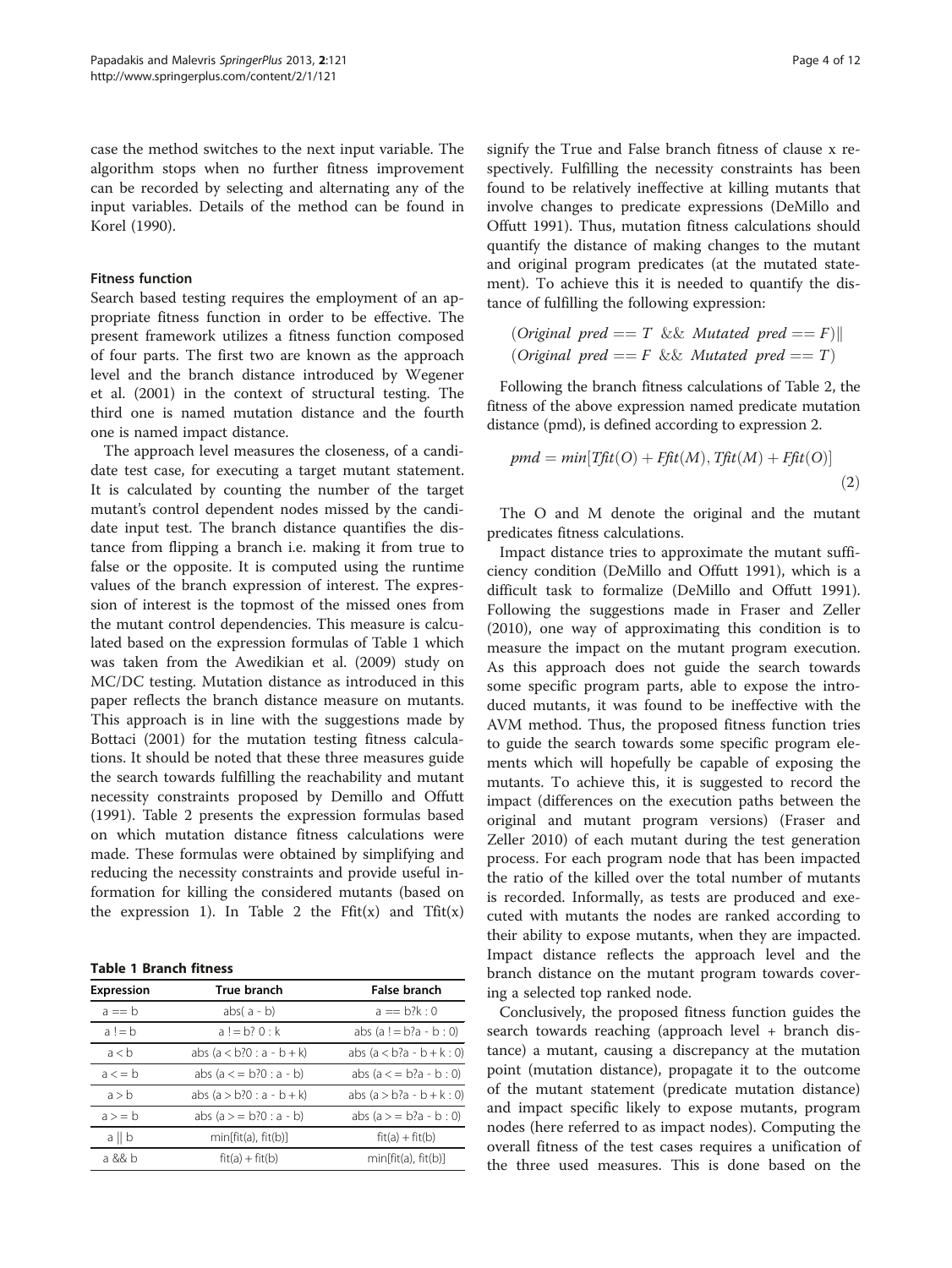#### <span id="page-4-0"></span>Table 2 Mutation fitness

| Operator                                        | Original expression | <b>Mutant fitness</b>                                   |                               |                              |  |  |
|-------------------------------------------------|---------------------|---------------------------------------------------------|-------------------------------|------------------------------|--|--|
|                                                 |                     | $a$ > = b: $abs(a-b)$                                   | $a != b:abs(a-b+k)$           | true:abs(a-b)                |  |  |
|                                                 | a > b               | a < b: k                                                | $a == b:abs(a-b)$             | false: $abs(a-b+k)$          |  |  |
|                                                 |                     | $a < = b$ :0                                            |                               |                              |  |  |
|                                                 |                     | $a > b$ :abs(a-b)                                       | a ! = b: $\mathbf{a}$ bs(a-b) | true: $abs(a-b+k)$           |  |  |
|                                                 | a > b               | $a < b$ :0                                              | $a == b:abs(a-b+k)$           | alse:abs(a-b)                |  |  |
|                                                 |                     | $a \leq b$ : $k$                                        |                               |                              |  |  |
|                                                 |                     | a > b: k                                                | a ! = b: <b>abs(a-b + k)</b>  | true: <b>abs(a-b)</b>        |  |  |
|                                                 | a < b               | $a > = b$ :0                                            | $a == b:abs(a-b)$             | false: $\mathit{abs}(a-b+k)$ |  |  |
|                                                 |                     | $a \leq b : abs(a-b)$                                   |                               |                              |  |  |
|                                                 |                     | a > b: 0                                                | $a != b:abs(a-b)$             | true: $abs(a-b+k)$           |  |  |
|                                                 | $a \leq b$          | $a > = b: k$                                            | $a == b:abs(a-b+k)$           | false:abs(a-b)               |  |  |
|                                                 |                     | $a < b$ : $abs(a-b)$                                    |                               |                              |  |  |
|                                                 |                     | $a > b$ : $\boldsymbol{a}$ bs( $\boldsymbol{a}$ -b + k) | $a \leq b$ :abs(a-b)          | true:abs(a-b)                |  |  |
|                                                 | $a != b$            | $a$ > = b: $\boldsymbol{a}$ bs( $\boldsymbol{a}$ -b)    | $a == b: 0$                   | false: <b>k</b>              |  |  |
|                                                 |                     | $a < b$ : $abs(a-b+k)$                                  |                               |                              |  |  |
|                                                 |                     | $a > b$ : $abs(a - b)$                                  | $a \leq b : abs(a-b+k)$       | true:k                       |  |  |
|                                                 | $a == b$            | $a>$ = b:abs(a-b + k)                                   | $a != b: 0$                   | false:abs(a-b)               |  |  |
|                                                 |                     | $a < b$ :abs(a - b)                                     |                               |                              |  |  |
| Relational<br>Arithmetic<br>Absolute<br>Logical |                     | a - b: $\boldsymbol{k}$                                 | a / b: $\boldsymbol{k}$       | $a$ : $k$                    |  |  |
|                                                 | $a + b$             | $a * b: k$                                              | a% b: $\boldsymbol{k}$        | $b:\mathbf{k}$               |  |  |
|                                                 |                     | $a + b: k$                                              | $a/b$ : $k$                   | a:k                          |  |  |
|                                                 | $a - b$             | a $*$ b: $\boldsymbol{k}$                               | a% b: $\boldsymbol{k}$        | $b:$ <b>k</b>                |  |  |
|                                                 |                     | $a + b: k$                                              | $a/b$ : $k$                   | $a:\mathbf{k}$               |  |  |
|                                                 | $a * b$             | a - b: $\boldsymbol{k}$                                 | a% b: $\boldsymbol{k}$        | b: k                         |  |  |
|                                                 |                     | $a + b: k$                                              | a * b: $\boldsymbol{k}$       | a:k                          |  |  |
|                                                 | a/b                 | $a - b$ : $k$                                           | a% b: $\boldsymbol{k}$        | $b:\mathbf{k}$               |  |  |
|                                                 |                     | $a + b: k$                                              | $a * b: k$                    | $a$ : $k$                    |  |  |
|                                                 | $a\% b$             | $a - b$ : $k$                                           | $a/b$ : $k$                   | b: k                         |  |  |
|                                                 | a                   | abs(a): $abs(a + k)$                                    | -abs (a): $abs(a)$            | 0:abs(a)                     |  |  |
|                                                 |                     | a  b:min[Tfit(a) + Ffit(b), Ffit(a) + Tfit(b)]          | $a$ :Tfit(a) + Ffit(b)        | true:min [Ffit(a), Ffit(b)]  |  |  |
|                                                 | a && b              |                                                         | $b$ :Ffit(a) + Tfit(b)        | false: $Tfit(a) + Tfit(b)$   |  |  |
|                                                 |                     | a&&b:min[Tfit(a)+                                       | a: $Ffit(a) + Tfit(b)$        | true: $Ffit(a) + Ffit(b)$    |  |  |
|                                                 | $a \parallel b$     | $Ffit(b)$ , $Ffit(a) + Tfit(b)$ ]                       | $b$ :Tfit(a) + Ffit(b)        | false:min[Tfit(a), Tfit(b)]  |  |  |

following equation where branch and mutation distances are normalized as in (Arcuri [2010](#page-10-0)):

 $fitness = reach$  dis + mutation dis + impact dis reach dis= $2*approx$  hevel+normalized (branch distance),  $mutation$  dis=normalized (mutation distance)  $+normalized (pmd)$  $impat$  dis=approach level+normalized (branch distance)  $(3)$ 

#### Dynamic approach level

Mutation testing introduces a vast number of mutants which are spanned across the whole program structure. It was observed that trying to kill them, results into covering - reaching many other mutants (possible hard to reach) collaterally i.e. without aiming at them. It is noted that many mutants are equivalent and thus by their definition aiming at them will result in a waste of effort. In practice, these two characteristics of mutation can provide useful information to assist the killing of some other mutants. This paper proposes the concept of dynamic approach level that will serve as a yardstick for improving the search process.

Search based approaches utilizing approach level and branch distance fitness functions have the drawback of leading to random testing (McMinn and Holcombe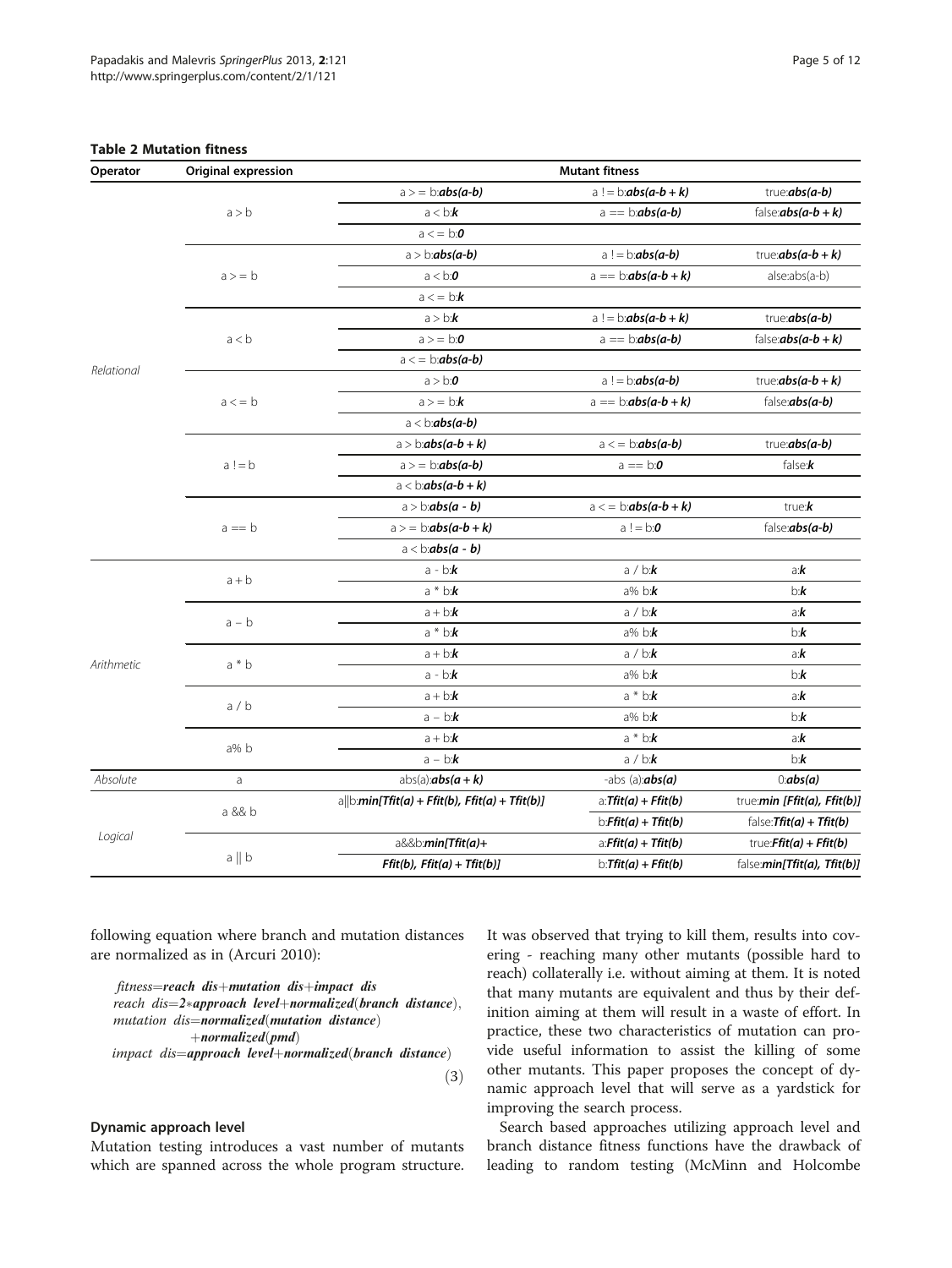[2006](#page-10-0)) for certain types of programs. This is due to the use of certain programming constructs such as the use of flags, enumeration types and various data dependencies (Awedikian et al. [2009\)](#page-10-0). To avoid such a situation, the dynamic approach level tries to include some data dependencies in the fitness evaluation. These data dependencies are not included in the "static" predefined approach level. The need for such an inclusion has also been pointed out by Awedikian et al. ([2009](#page-10-0)), who also argued that doing so is quite easy and leads to an improved performance.

The rationale behind the use of the standard approach level (Wegener et al. [2001](#page-11-0)) is to include only the structural elements (control dependencies) that must be traversed by any of the possible sought test cases. Consider a case where in order to traverse a targeted branch requires the program execution to execute a specific program statement (data dependency) that is not part of the control dependencies of the targeted branch. Then, all the possible test cases that traverse this branch also traverse the specific program statement. The dynamic approach level identifies all the common structural elements that traverse the produced test cases and thus, necessary data dependencies too. This way the path information gained during the whole search process can be used and reproduced for infecting and eventually killing the aimed mutants.

The dynamic approach level is defined as the intersection of all nodes that are contained in all the encountered execution paths that reach a targeted node. Thus, for example if a target node is x and during the search process 5 different execution paths have been encountered that lead to node x, then the dynamic approach level is formed as the common nodes of these 5 paths. If there is no path leading to node x, then the standard approach level is used. It is noted that in the absence of data dependencies the dynamic approach level could approximate the standard approach level if most of the encountered paths have been executed. This approach relies on the excessive search performed to kill all the introduced mutants.

## The mutation AVM method

The proposed approach uses the alternating variable method, proposed by Korel ([1990](#page-10-0)). This method forms a Hill climbing algorithm which has been shown to be quite effective compared to other search algorithms in the context of structural testing (Harman and McMinn [2007](#page-10-0)) and has also been incorporated to automated test data generation tools such as the AUSTIN tool (Lakhotia et al. [2010\)](#page-10-0) for structurally testing. Hence, it forms an ideal choice as it is a quite simple to implement method and as it is also expected to be a quite powerful one. Here, it should be noted that mutation testing, in

particular weak mutation, can be transformed to branch testing (Papadakis and Malevris [2009](#page-11-0)), (Papadakis et al. [2010](#page-11-0)), (Papadakis and Malevris [2011](#page-11-0)), (Papadakis and Malevris [2012](#page-11-0)) and since hill climbing performs similarly to its rivals, in the structural testing context (Harman and McMinn [2007](#page-10-0)), there is no reason why this should not hold for mutants too. Nevertheless, this is beyond the scope of the present paper and is left open for future research.

The method starts by randomly initializing the input program variable values. Then it selects repeatedly and adjusts one of those values by alternating it. This is performed until no further fitness improvement can be obtained i.e. no further alternations are fruitful. In this case the method switches to the next input variable. The algorithm stops when no further fitness improvement can be recorded by selecting and alternating any of the input variables. Consider the example of Figure 1. To make this example more understandable, let us assume that when a mutant is weakly killed, it is also strongly killed. The same approach holds and in the opposite case with the difference in the fitness calculations. In the left part of Figure 1 the original sample program is presented. In its right part the mutated meta-program is detailed. The introduction of the mutants is recorded in the alterations made to the original program e.g. the statement if  $(i < k)$  has become if (RelationalGT(i, k, 15)). The variables i and j are the two original operand variables while 15 signifies that this expression contains the mutants identified by the relational operator (7 mutants) with identification numbers from 15 to 21. Let the initial random inputs be:  $i = 150$ ,  $j = 400$ ,  $k = 300$  and the target mutant the 15th one i.e. ( $i < k$  to  $i < = k$  with mutant fitness abs(i–k)). The process at first selects the i input variable and performs exploratory steps (small increases and decreases say p - here 1 for integer and 0.1 for real variables - of the input variable). These steps indicate the search direction. In the example here, i should be increased as it results in better fitness values. After the determination of the search direction the

| Mutatest (int i, int j, int k) $\{$    | Mutatest (int i, int j, int k) $\{$ |  |  |
|----------------------------------------|-------------------------------------|--|--|
| int ret $= 0$ :                        | int ret $= 0$ :                     |  |  |
| if $(i > i)$                           | if (Relational GT $(i, j, 1)$ )     |  |  |
| if $(i < k)$                           | if (RelationalLT $(i, k, 8)$ )      |  |  |
| if $(i < k)$                           | if(RelationalL(i, k, 15))           |  |  |
|                                        |                                     |  |  |
| Original program                       | <b>Mutated program</b>              |  |  |
| <b>Figure 1 Demonstrating Example.</b> |                                     |  |  |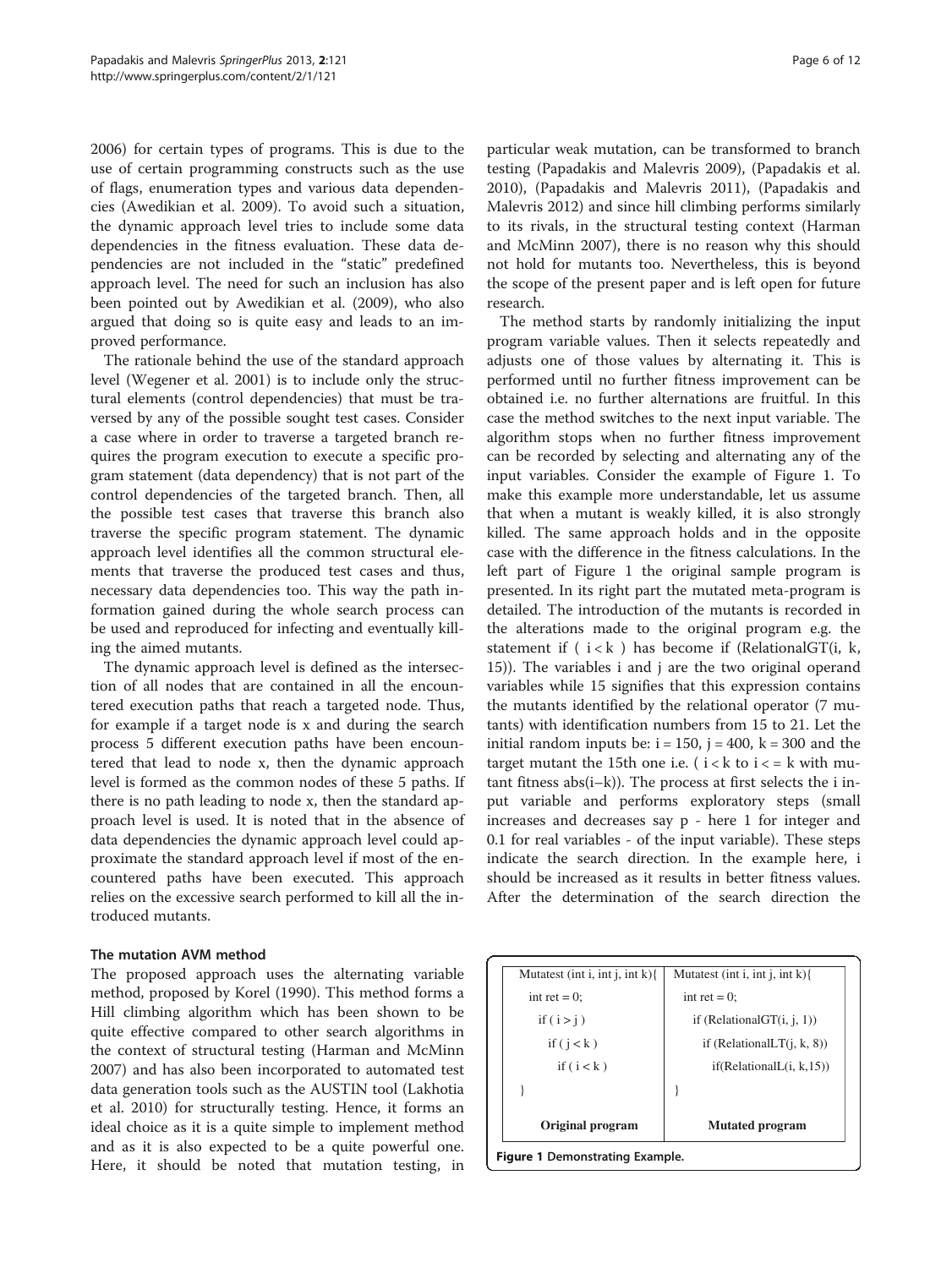process continues with pattern steps (these steps are computed based on the formula: 2^n\*direction\*p, where direction is 1 for increase or −1 for decrease). Thus, in the above example the next obtained input values (pattern steps) will be for the i variable 152, 154, 158, 166, 182, 214, 278, 406. At this point the fitness function cannot be further improved by altering the i input variable as the fitness also relies on the second branch point ( $j <$ k ). The process continues with input variable j, it performs exploratory steps and starts to decrease the j value as follows: 398, 396, 392, 384, 368, 336, 272. At that point the process chooses the k input variable and starts increasing its value accordingly to 302, 304, 308, 316, 332, 364, 428. After value 428 it performs exploratory steps again and starts to decrease its value to 426, 424, 420, 412, 396. Here it changes direction again and continues to 398, 400, 404, 412 where it decreases to 410, 408, 404 and finally finds the required value 406 that kills the mutant. The process has effectively achieved to produce the test case ( $i = 406$ ,  $j = 272$ ,  $k = 406$ ) that kills the mutant ( $i < k$  to  $i < = k$ ). If this procedure fails to kill the required mutant the process restarts by using new randomly selected inputs for i, j and k. Of course, this could be a consequence of hitting a local minimum or a consequence of an equivalent mutant.

# Evaluation

This section empirically evaluates the effectiveness of the propositions made in this paper based on two experiments. The first experiment compares the effectiveness of the proposed framework to perform mutation using three fitness functions and random testing. The second experiment, examines the impact on the framework's effectiveness to when utilizing the dynamic approach level.

# Experimental design

The experiment described in this section uses the proposed mutation testing framework on a set of Java programs using the mutation operators presented in Table [2](#page-4-0) along with the incorporated fitness necessity formulas. The framework works on Java programs (produces mutation operators) with a primary target at the intra method level (Ma et al. [2005](#page-10-0)), similar to non Object-Oriented languages (see section V.A for details about the framework capabilities and limitations). The experiment described in this section empirically investigates the following Research Questions (RQs):

- RQ 1: How effective are the adopted fitness functions compared to a previously proposed one (Ayari et al. [2007\)](#page-10-0) and random testing?
- RQ 2: What is the relative efficiency of the adopted fitness functions?

• RQ 3: What is the impact of the dynamic approach level on the effectiveness of the examined approaches?

To answer the above questions, the proposed framework was employed to generate test cases for a set of programs based on the mutation operators presented in Table [2.](#page-4-0) It is noted that the results reported here are the average values obtained from applying the examined approaches 10 times independently. In order to answer RQ1 the number of killed mutants was measured. With respect to RQ2 the required fitness evaluations to produce the sought test data were measured. With respect to RQ3 the experiment was repeated by utilizing the dynamic approach level. Specifically, in the conducted experiments random testing and three fitness functions were utilized. The first fitness function named "Reach" uses only the reach distance of expression 3 and corresponds to the fitness function suggested by Ayari et al. ([2007\)](#page-10-0). The second one called "Infect" uses the Reach and Infect distances of expression 3 and the third one named "Impact" utilizes expression 3. In the second experiment the followed process was to iteratively and continuously perform one attempt to kill all the live mutants using the standard approach level and one using the dynamic approach level. For each test subject the test generation process considered up to 50,000 fitness evaluations or random test generations (for random testing) for all the introduced mutants. This is a considerably high number of evaluations but it is forced due to the existence of equivalent mutants.

# Results and analysis

The experimental evaluation of the proposed system was performed based on the use of 8 program units. The selected programs have been used in various studies (DeMillo and Offutte[1991\)](#page-10-0), (Papadakis et al. [2010](#page-11-0)), (Sthamer [1996\)](#page-11-0), (Murrill [2008](#page-11-0)). The test objects are programs with various characteristics such as mathematical computations, array manipulations, state based behavior and complex branching conditions. A considerable number of mutants, 2,759, were produced based on the use of all the operators employed by the framework. Particulars of all the used programs are given in Table [3.](#page-7-0) Table [3](#page-7-0) records details about the test objects' lines of code, input settings (input domain search space) and the number of produced mutants.

The experiment tries to reveal the ability of the framework to perform mutation testing and its effectiveness compared to a previously proposed approach without any particular assistance. That is, none of the equivalent mutants was eliminated from the candidate mutant set, fact that allows considerable overheads to the conducted experiment. Furthermore, no data dependencies, state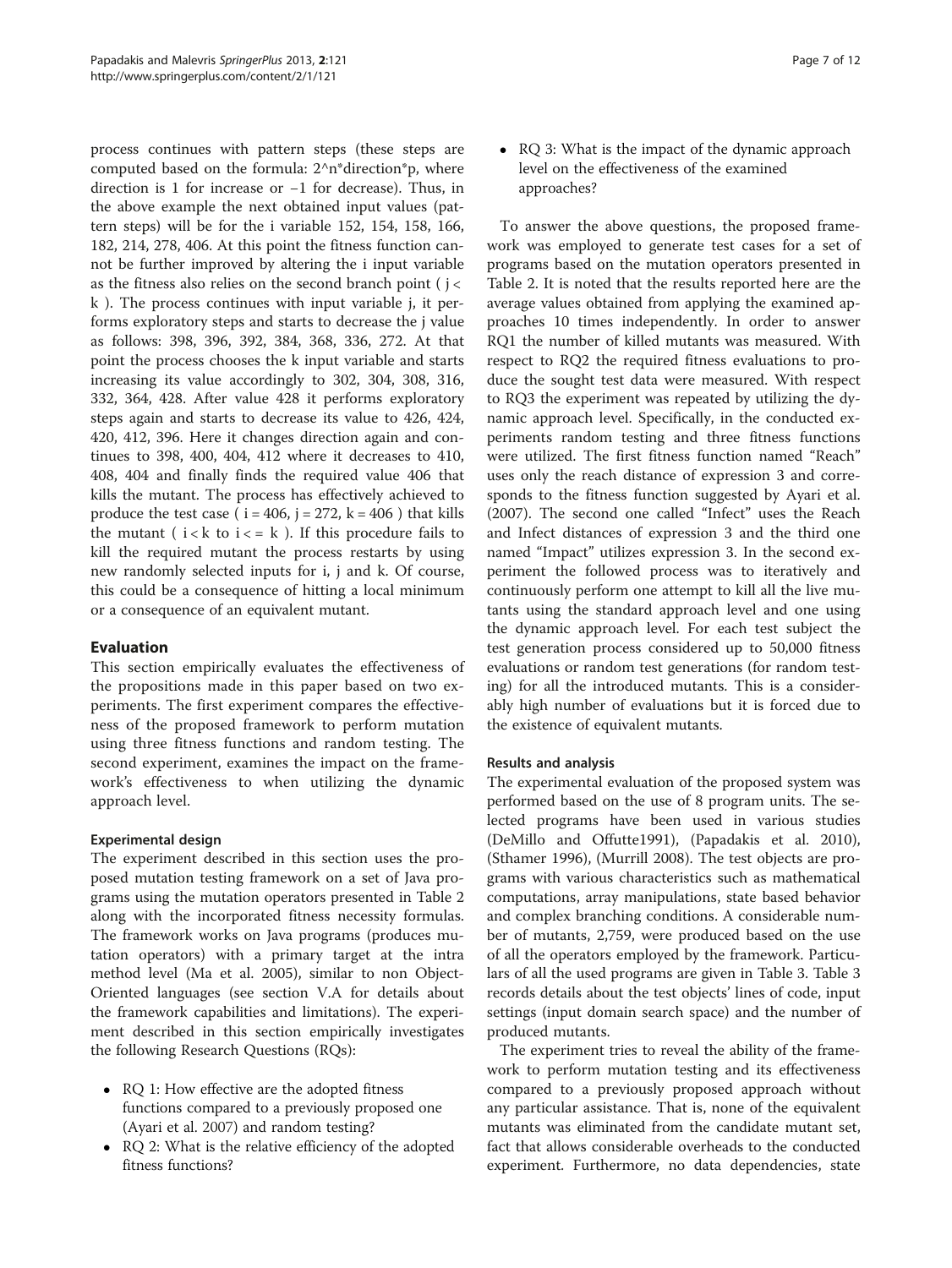<span id="page-7-0"></span>related information or flag removal approaches were employed in order to make the test search more efficient. The effective incorporation of such approaches is considered out of the scope of the present paper and thus, has been left for future work.

Results of the performed experiments are presented in Table [4](#page-8-0). Table [4](#page-8-0) records per test subject the number of killed mutants by the produced test data according to random testing (Random) and the three employed fitness functions utilizing the standard (Reach, Infect and Impact) and the dynamic approach levels (DReach, DInfect and DImpact). Additionally, Figure [2](#page-8-0) reports the sum of the killed mutants for various fitness evaluation limits when using either static or dynamic approach level.

The obtained results provide evidence in support of the proposed fitness functions (Infect and Impact) which outperform a previously proposed one (Reach) and random testing (RQ1). Additionally, the use of dynamic approach level improves the effectiveness of all the examined fitness functions (RQ3). Specifically, the Infect and Impact fitness functions kill on average 113 and 122 more mutants than the Reach one respectively, using the standard approach level. The use of the dynamic approach level results in an increase with all three examined functions by killing 71, 40 and 87 more mutants for Reach, Infect and Impact fitness functions respectively. Additionally, the convergence of all the examined fitness functions is higher for the high number of evaluations. This is due to the fact that for higher number of executions more paths are included in the dynamic approach level. Recall that the dynamic approach level is adopted according to all the encountered execution paths.

Considering the approach efficiency (RQ2) the number of mutant evaluations should be examined. From Figure [2](#page-8-0) it can be observed that both the Infect and Impact fitness are more efficient than the Reach one even for a small number of evaluations (approximately over 4,500 evaluations). For less than 4,500 evaluations all the approaches share a similar effectiveness and efficiency. The use of dynamic approach level generally improves the efficiency of the utilized fitness functions as for the same number of evaluations it kills more mutants.

Compared with random testing it can be observed that in general it performs worse than the Infect and Impact fitness irrespective of the use or not of the dynamic approach level. However, it performs similarly to Reach without the use of the dynamic approach level and worsens when Reach utilizes it. Here it must be noted that under the framework's process of executing mutants, which determines the collaterally killed ones when and only when it has killed a targeted mutant, the comparison made is in favor of random testing (in random testing all tests are executed against all mutants). Nevertheless, even in such a case the proposed approach outperforms random testing.

By employing the proposed framework with 150,000 fitness evaluations on the Trityp program (DeMillo and Offutt [1991\)](#page-10-0), which is a well established benchmark in both search based and mutation testing studies, the results presented in Figure [3](#page-9-0) can be obtained. From this figure it becomes evident that the Impact fitness utilizing the dynamic approach level can lead to a considerably high number of killed mutants. In this case it manages to kill all but two of the killable mutants. This fact suggests that the proposed approach can be quite powerful in producing mutation based test cases.

### Related work

The alternating variable method was initially proposed by Korel ([1990](#page-10-0)) which was adopted by the present framework for finding the appropriate tests. Daimler (Wegener et al. [2001](#page-11-0)) developed an automated tool for testing C programs based on various structural testing criteria. It is this tool's fitness function that is extended by the present research.

Test case generation techniques for mutation testing have received little attention in the literature. The most fundamental attempt is the one due to DeMillo and Offutt who developed the constraint based testing Technique (DeMillo and Offutt [1991\)](#page-10-0). This technique introduced the concept of reachability, necessity and sufficiency conditions which have been embodied in a tool called Godzilla. Godzilla contains the first two of these conditions, formulating and resolving them as

Table 3 Test program details

| Test subjects | Lines of code | Input settings                                 | No. of mutants |  |  |
|---------------|---------------|------------------------------------------------|----------------|--|--|
| 1-Triangle    | 35            | 3 ints: (range 16-bit)                         | 166            |  |  |
| 2-Trityp      | 40            | 3 ints: (range 16-bit)                         | 349            |  |  |
| 3-Triangle    | 90            | 3 ints: (range 16-bit)                         | 421            |  |  |
| 4-Remainder   | 50            | 2 ints: (range 16-bit)                         | 324            |  |  |
| 5-Callendar   | 75            | 5 ints: 2x[0, 12], 2x[0, 365], [-3,000, 3,000] | 327            |  |  |
| 6-Cancel      | 50            | 3 ints: (3x[0, 50])                            | 866            |  |  |
| 7-FourBalls   | 30            | 4 floats, 1 ints: 4x[-100, 100], [-100, 100]   | 225            |  |  |
| 8-Ouadratic   | 25            | 3 ints (range 16-bit)                          | 81             |  |  |
|               |               |                                                |                |  |  |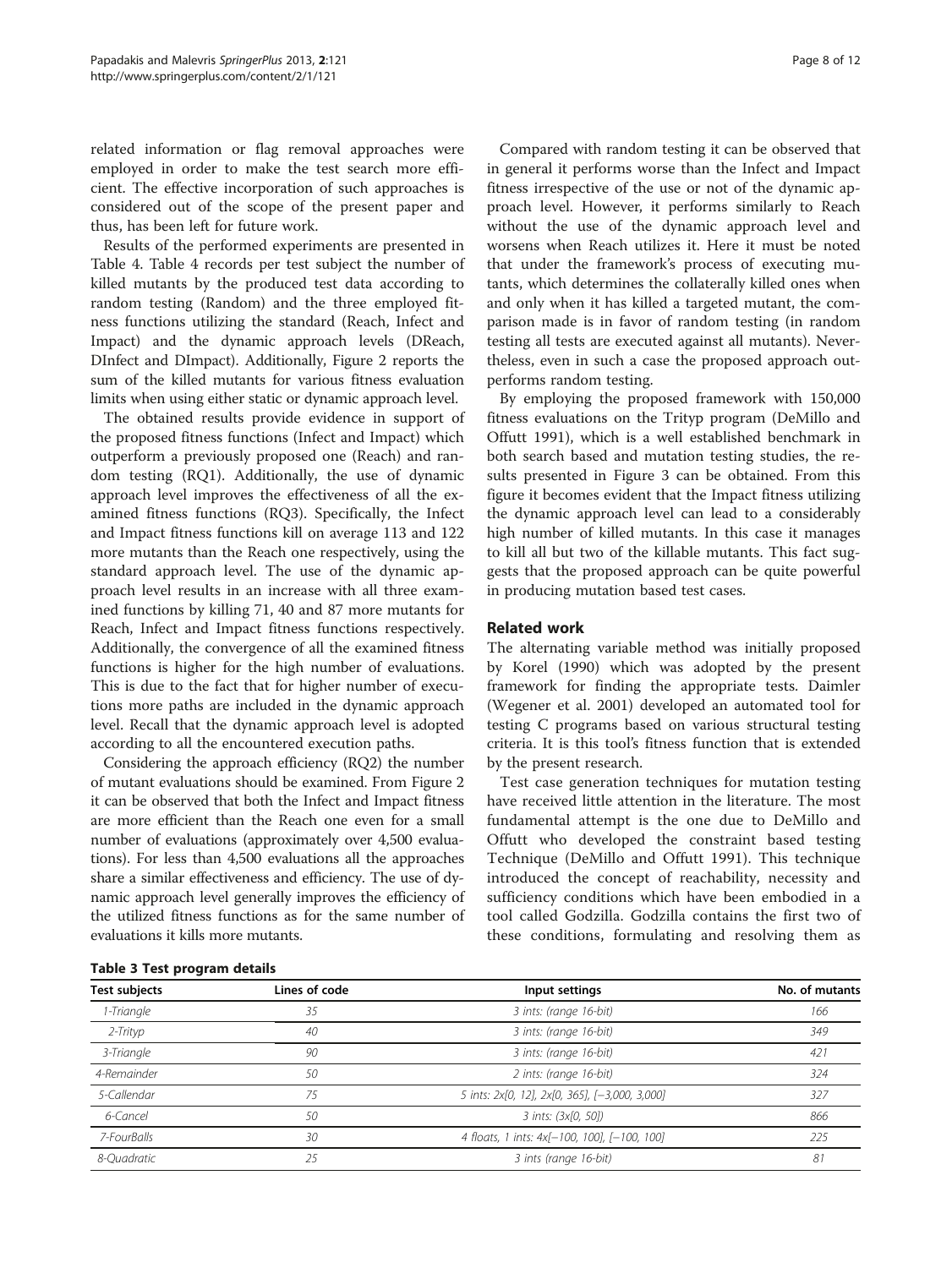| Test subjects | Random | Reach | <b>Infect</b> | <b>Impact</b> | <b>DReach</b> | <b>DInfect</b> | <b>Dimpact</b> |
|---------------|--------|-------|---------------|---------------|---------------|----------------|----------------|
| 1-Triangle    | 102.2  | 94    | 103           | 103.4         | 96.4          | 103            | 103.2          |
| 2-Trityp      | 125.6  | 173.8 | 178.4         | 184.8         | 205.4         | 210.4          | 223            |
| 3-Triangle    | 102    | 131   | 144.4         | 146.2         | 143.8         | 148.6          | 185            |
| 4-Remainder   | 205.8  | 201.4 | 206           | 206           | 201.4         | 206            | 206            |
| 5-Callendar   | 189    | 165   | 195.2         | 193.2         | 168.6         | 198.8          | 200            |
| 6-Cancel      | 712.6  | 686.2 | 732.2         | 732.6         | 709.26        | 732            | 733.2          |
| 7-FourBalls   | 187.2  | 183.2 | 185           | 186.8         | 181           | 185.8          | 188            |
| 8-Ouadratic   | 59.07  | 58    | 61.22         | 61.8          | 58            | 60.6           | 63             |

<span id="page-8-0"></span>Table 4 Mutants killed by the utilized fitness functions

mathematical systems of constraints. Formulating and resolving reachability and necessity constraints forms a difficult task. In order to efficiently handle this task, in (Papadakis and Malevris [2012](#page-11-0)) and (Papadakis and Malevris [2009](#page-11-0)) it is suggested to use a path selection strategy that reduces the effects of infeasible paths. Bottaci ([2001\)](#page-10-0) proposed a fitness function composed of the reachability distance (measures the closeness of the test data and the mutant statement) of the produced tests and the necessity distance (measures the closeness to kill the mutant statement). In (Ayari et al. [2007\)](#page-10-0) a search based approach for the generation of mutation test data was proposed by implementing only the reachability part of the Bottaci ([2001](#page-10-0)) fitness function. More recently, Fraser and Zeller [\(2010](#page-10-0)) proposed another evolutionary based approach to automate the production of mutation tests. This approach uses the rechability part of the Bottaci's fitness function (Bottaci [2001\)](#page-10-0) and approximates the necessity and sufficiency conditions by measuring the mutant's impact (Fraser and Zeller [2010\)](#page-10-0). They argue that producing tests with higher mutants' impact, results in tests closer to kill those mutants. The above two approaches are the closest ones to the present proposed framework. The main differences are that the proposed framework extends the fitness function to effectively direct the search towards necessity and sufficiency conditions (DeMillo and Offutt [1991\)](#page-10-0). Additionally, a novel technique to efficiently gain and dynamically adopt the required fitness information through mutant schemata is presented by the present paper.

The idea of utilizing mutant schemata in order to help automated tools to perform mutation was initially introduced in (Papadakis et al. [2010](#page-11-0)) with the aim of reusing existing structural automated tools for performing mutation. The underlying technique to achieve this was to reduce the weakly killing mutant problem to the covering branches one. In (Papadakis and Malevris [2010a](#page-11-0)) the schemata approach was extended to utilize dynamic symbolic execution for producing strong mutation based tests. In the present paper, mutant schemata were used in order to enable the fitness guidance towards killing mutants for strong mutation.

## **Discussion**

The origin of the proposed framework is due to the integrated use of mutant schemata and evolutionary testing techniques utilizing a novel fitness function. This integration helps to extract dynamic program information concerning the introduced mutants and fitness calculations efficiently. The conducted case study indicates the ability of the proposed method to produce high quality test cases from scratch (starting from random inputs). Additionally, it indicates the improved performance over random testing and a previously proposed approach. In fact the proposed fitness functions are compared with

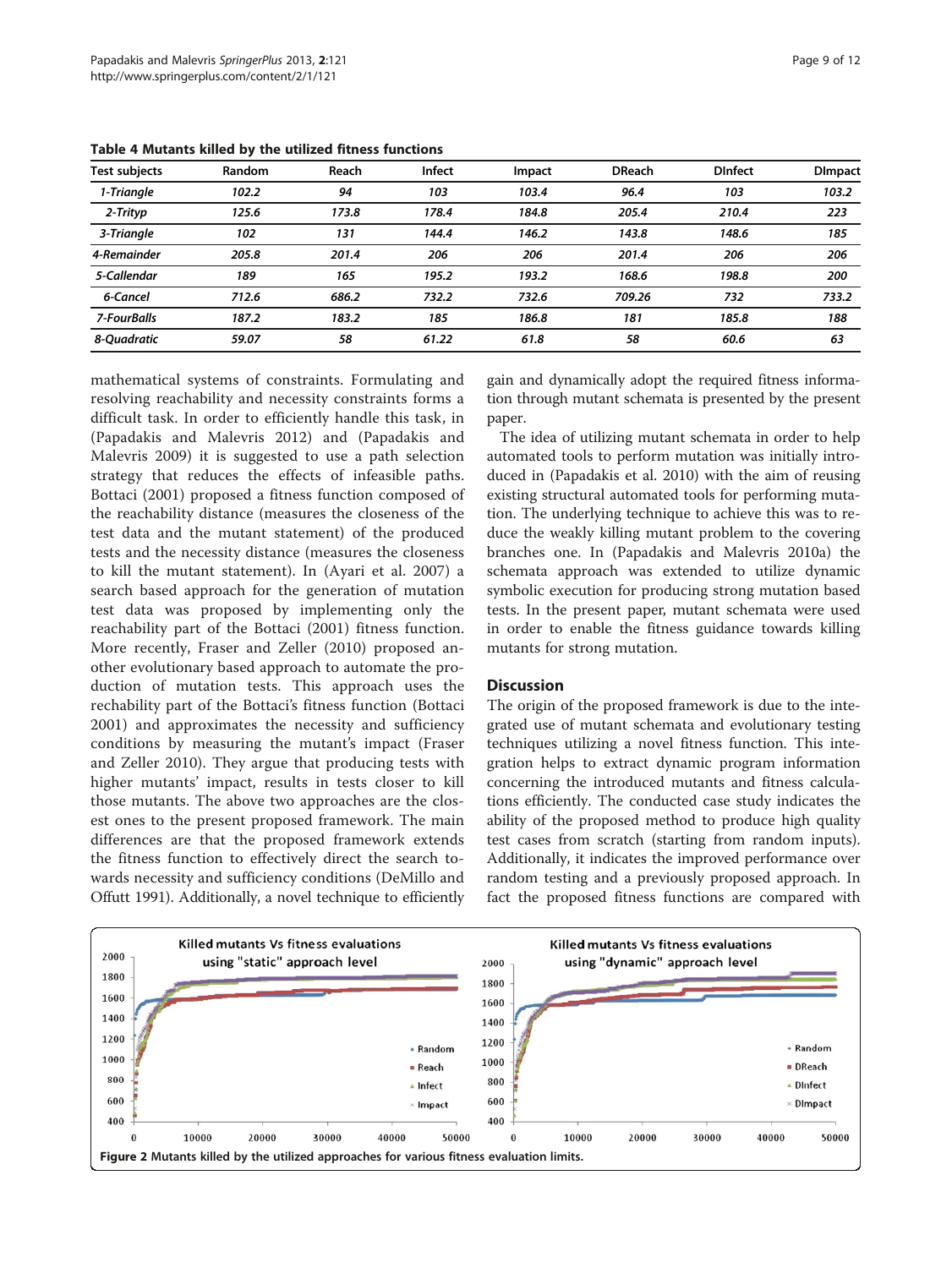<span id="page-9-0"></span>

the one proposed in (Ayari et al. [2007](#page-10-0)). A similar to (Ayari et al. [2007\)](#page-10-0) approach has also been proposed by Fraser and Zeller ([2010](#page-10-0)) who extend it by including the mutants impact in their fitness. Such an inclusion was attempted in the conducted case study. The obtained results were similar to the ones obtained by the reach fitness function. This is due to the use of hill climbing and the absence of effective guidance towards some specific program statements.

Equivalent mutants help the proposed approach to build the dynamic approach level as they force the search towards various and different program statements and conditions. Despite this, from the conducted case study it becomes evident that equivalent mutants pose an additional burden to test case evolution as they force the method not only to search for non killable mutants (huge effort) but also by misleading the mutation score calculated due to their presence. This fact explains why the proposed approach spends so many fitness evaluations in order to kill additional mutants. Perhaps the use of some heuristic approaches such as the one suggested in (Kintis et al. [2012\)](#page-10-0) for isolating equivalent mutants, could be employed in order to overcome this problem. This paper also reveals that simple dynamic approaches can be quite effective for the production of high quality test cases. Based on the dynamic nature of the adopted approach, the problems caused by pointers and non linear expressions are limited.

The framework described here uses a quite simple but practical approach, based on the mutant schemata technique (Untch et al. [1993](#page-11-0)), in order to perform the test data generation process. This approach is an incremental approach that targets first on reaching, then weakly killing and then strongly killing the introduced mutants. This incremental process helps on producing some tests capable to weakly kill some strongly equivalent mutants. These tests should be valuable and should increase the performed testing quality.

## Tool characteristics and limitations

The proposed framework in this paper has several special characteristics and limitations which are currently under research. Generally, it can handle Java programs only at the intra method level. Thus, it does not handle method sequences or Object Oriented features. Its application treats one method at a time using predefined method sequences. The inability of the mutant schemata technique to handle certain Object Oriented mutants as identified in (Ma et al. [2005](#page-10-0)) limits the propositions made in this paper to the intra method level. Here it must be noted that in the case of Logical operators, a necessary special handling was enforced. This is due to the short circuit evaluation mechanism performed by the Java language. In order to keep the program execution paths unaffected with the presence of mutants, the logical operator's evaluations were performed when both logical operands were executed.

#### Threats to validity

The present paper focuses on presenting an automated mutation testing system. One possible threat to the validity of the results reported here may be related to the generalization of the obtained results. Thus, the framework's effectiveness may vary in other cases. However, as the proposed method utilizes and extends the suggestions made by DeMillo and Offutt ([1991](#page-10-0)), Bottaci ([2001](#page-10-0)) and Fraser and Zeller ([2010](#page-10-0)), their use is expected to increase the effectiveness of the search based approaches. Additionally, the results obtained may serve as a yardstick towards the employment of mutation testing in an automated fashion and in order to indicate that it is possible to adopt mutation for the testing activity, resulting in the production of high quality tests.

The proposed framework uses weak/strong mutation and mutants' impact for guiding and evaluating its test production effectiveness utilizing the AVM method. This does not necessarily mean that the results here can be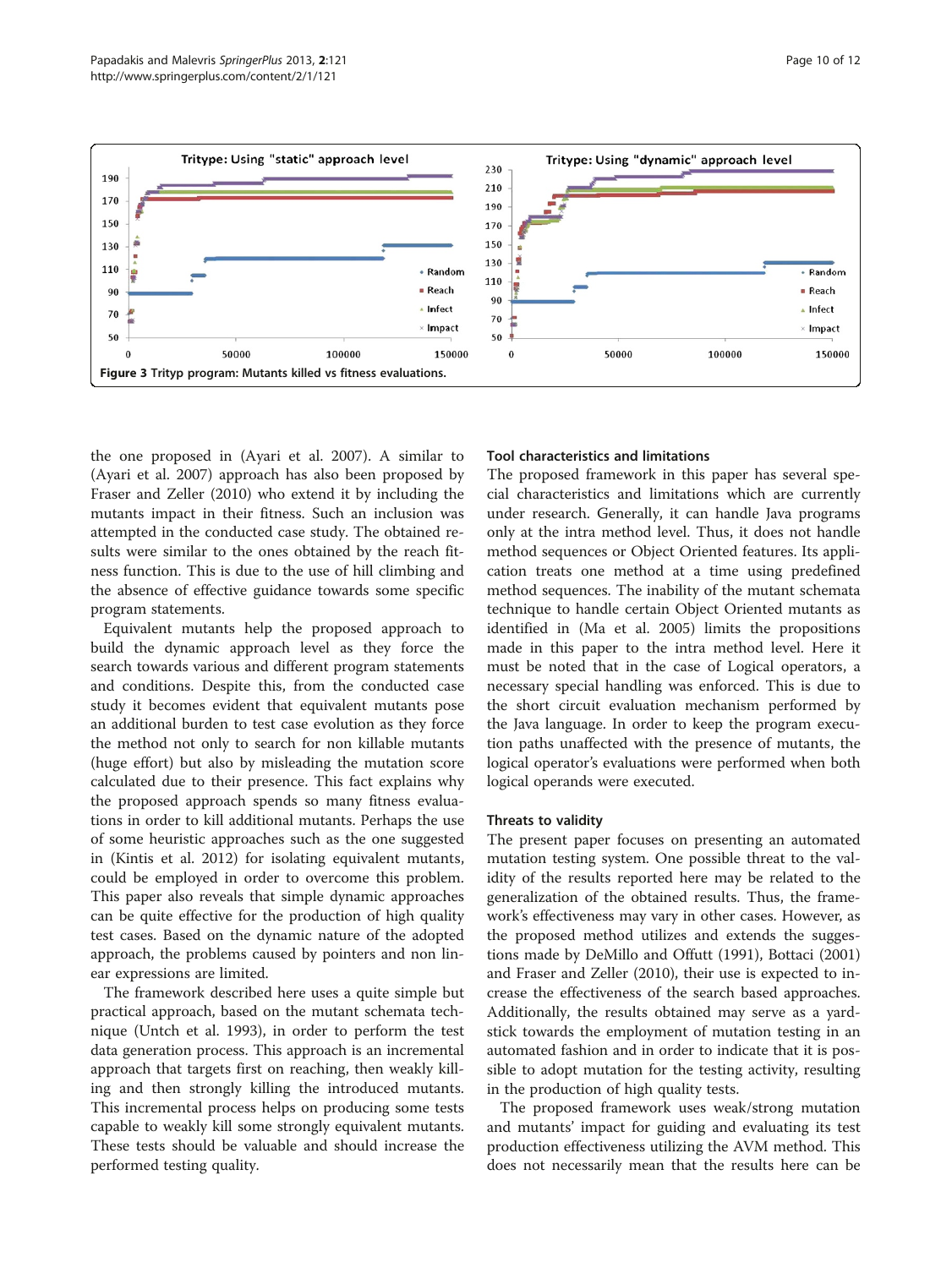<span id="page-10-0"></span>extrapolated to the rest of the search based approaches. In any case, this was not the intention of the present framework, as it aims at using AVM which is quite simple and practical.

The last threat of internal validity may be based on the use of software systems. Thus, possible bugs, the fitness measures and the schematic program production implementation of the test objectives may have influenced the obtained results. To reduce these threats, selected test cases were executed in both the original and the converted program versions showing that they execute the same program paths. An additional manual evaluation of the results produced by the framework based on the Tritype program was performed showing no discrepancies.

### Conclusion and future work

The proposed framework, as described here forms an automation of the mutation testing method. The framework uses state of the art techniques to efficiently generate the candidate mutants and produce mutation based test data. Based on a performed case study the system achieves to produce test cases able to kill the majority of the introduced mutants. This also establishes tests for performing high quality testing, this being the main issue of the present paper. Preliminary results suggest that the proposed fitness functions can outperform a previously proposed one and random testing as well. Also the use of the dynamic approach level can increase the effectiveness of the framework. In particular, based on the conducted case study, the suggested propositions achieve to kill on average approximately 7.6% more mutants than a previously proposed approach (Ayari et al. 2007) and 7.9% more than what random testing does.

In future, extensions of the framework to include other search based approaches such as evolutionary testing are planned. Further investigation is needed in order to determine the benefits of the dynamically adopted approach level and its optimal use on search based testing. Finally, the application of the proposed approach in killing second or higher order mutants (Papadakis and Malevris [2010b](#page-11-0)), (Kintis et al. 2010), (Jia and Harman 2010) is under investigation. Since such approaches have been shown to be quite effective in isolating equivalent mutants (Kintis et al. 2012) their consideration within the proposed framework will greatly enhance the level of automation used when performing mutation testing.

#### Competing interests

The authors declare that they have no competing interests.

#### Authors' contributions

Both the authors contribute to all the material contained in this paper.

#### Acknowledgments

This research was partly funded by the Research Centre of the Athens University of Economics and Business.

#### Author details

<sup>1</sup>Interdisciplinary Center for Security, Reliability and Trust, University of Luxembourg, Luxembourg, Luxembourg. <sup>2</sup>Department of Informatics, Athens University of Economics and Business, Athens, Greece.

#### Received: 4 January 2013 Accepted: 14 February 2013 Published: 21 March 2013

#### References

- Andrews JH, Briand LC, Labiche Y, Namin AS (2006) Using mutation analysis for assessing and comparing testing coverage criteria. IEEE Trans Softw Eng 32 (8):608–624. doi:<http://dx.doi.org/10.1109/TSE.2006.83>
- Arcuri A (2010) It Does Matter How You Normalise the Branch Distance in Search Based Software Testing. In: Proceedings of the 2010 Third International Conference on Software Testing, Verification and Validation. IEEE Computer Society, Washington, DC, USA, pp 205–214. doi:[10.1109/ICST.2010.17](http://dx.doi.org/10.1109/ICST.2010.17) Branch Distance, Search Based Software Testing, Theory, Simulated Annealing, Genetic Algorithms, Test Data Generation. ISBN 978-0-7695-3990-4
- Awedikian Z, Ayari K, Antoniol G (2009) Mc/dc automatic test input data generation. Paper presented at the Proceedings of the 11th Annual conference on Genetic and evolutionary computation, Montreal, Canada
- Ayari K, Bouktif S, Antoniol G (2007) Automatic mutation test input data generation via ant colony. In: Proceedings of the 9th annual conference on Genetic and evolutionary computation. 1277172: ACM, London, England, pp 1074–1081.<http://doi.acm.org/10.1145/1276958.1277172>
- Bottaci L (2001) A genetic algorithm fitness function for mutation testing. In: SEMINAL: Software Engineering using Metaheuristic INovative Algorithms, Workshop 8, ICSE 2001., pp 3–7
- DeMillo RA, Offutt AJ (1991) Constraint-based automatic test data generation. IEEE Trans Softw Eng 17(9):900–910. doi[:http://dx.doi.org/10.1109/32.92910](http://dx.doi.org/10.1109/32.92910)
- DeMillo RA, Lipton RJ, Sayward FG (1978) Hints on test data selection: Help for the practicing programmer. Computer 11(4):34–41. doi:[http://dx.doi.org/](http://dx.doi.org/10.1109/C-M.1978.218136) [10.1109/C-M.1978.218136](http://dx.doi.org/10.1109/C-M.1978.218136)
- Fraser G, Zeller A (2010) Mutation-driven generation of unit tests and oracles. In: Proceedings of the 19th international symposium on Software testing and analysis, Trento, Italy. 1831728: ACM, pp 147–158. doi:[http://doi.acm.org/](http://doi.acm.org/10.1145/1831708.1831728) [10.1145/1831708.1831728](http://doi.acm.org/10.1145/1831708.1831728)
- Hamlet RG (1977) Testing programs with the aid of a compiler. IEEE Trans Softw Eng 3(4):279–290. doi[:http://dx.doi.org/10.1109/TSE.1977.231145](http://dx.doi.org/10.1109/TSE.1977.231145)
- Harman M, McMinn P (2007) A theoretical & empirical analysis of evolutionary testing and hill climbing for structural test data generation. In: Proceedings of the 2007 international symposium on Software testing and analysis, London, United Kingdom. 1273475: ACM, pp 73–83. doi:[http://doi.acm.org/](http://doi.acm.org/10.1145/1273463.1273475) [10.1145/1273463.1273475](http://doi.acm.org/10.1145/1273463.1273475)
- Howden WE (1982) Weak mutation testing and completeness of test sets. IEEE Trans Softw Eng 8(4):371–379. doi[:http://dx.doi.org/10.1109/](http://dx.doi.org/10.1109/TSE.1982.235571) [TSE.1982.235571](http://dx.doi.org/10.1109/TSE.1982.235571)
- Jia Y, Harman M (2010) An analysis and survey of the development of mutation testing. IEEE Trans Softw Eng 99. doi:<http://dx.doi.org/10.1109/TSE.2010.62>
- Kintis M, Papadakis M, Malevris N (2010) Evaluating Mutation Testing Alternatives: A Collateral Experiment. Proceedings of the 2010 Asia Pacific Software Engineering Conference, APSEC '10. IEEE Computer Society, Washington, DC, USA, pp 300–309. doi[:10.1109/APSEC.2010.42](http://dx.doi.org/10.1109/APSEC.2010.42) mutation testing, higher order mutation, weak mutation, collateral coverage. ISBN 978-0-7695-4266-9
- Kintis M, Papadakis M, Malevris N (2012) Isolating First Order Equivalent Mutants via Second Order Mutation. Proceedings of the 2012 IEEE Fifth International Conference on Software Testing, Verification and Validation, ICST '12. IEEE Computer Society, Washington, DC, USA, pp 701–710. doi[:10.1109/](http://dx.doi.org/10.1109/ICST.2012.160) [ICST.2012.160](http://dx.doi.org/10.1109/ICST.2012.160) Equivalent mutants, Higher Order mutation, Mutants' Impact. ISBN 978-0-7695-4670-4
- Korel B (1990) Automated software test data generation. IEEE Trans Softw Eng 16 (8):870–879. doi:<http://dx.doi.org/10.1109/32.57624>
- Lakhotia K, Harman M, Gross, Austin H (2010) A tool for search based software testing for the c language and its evaluation on deployed automotive systems. In: 2nd International Symposium on Search Based Software Engineering. doi:<http://dx.doi.org/10.1109/SSBSE.2010.21>
- Ma Y-S, Offutt J, Kwon YR (2005) Mujava: An automated class mutation system. Softw Test Verif Reliab 15(2):97–133. doi:<http://dx.doi.org/10.1002/stvr.v15:2>
- McMinn P, Holcombe M (2006) Evolutionary testing using an extended chaining approach. Evol Comput 14(1):41–64. doi[:http://dx.doi.org/10.1162/](http://dx.doi.org/10.1162/106365606776022742) [106365606776022742](http://dx.doi.org/10.1162/106365606776022742)